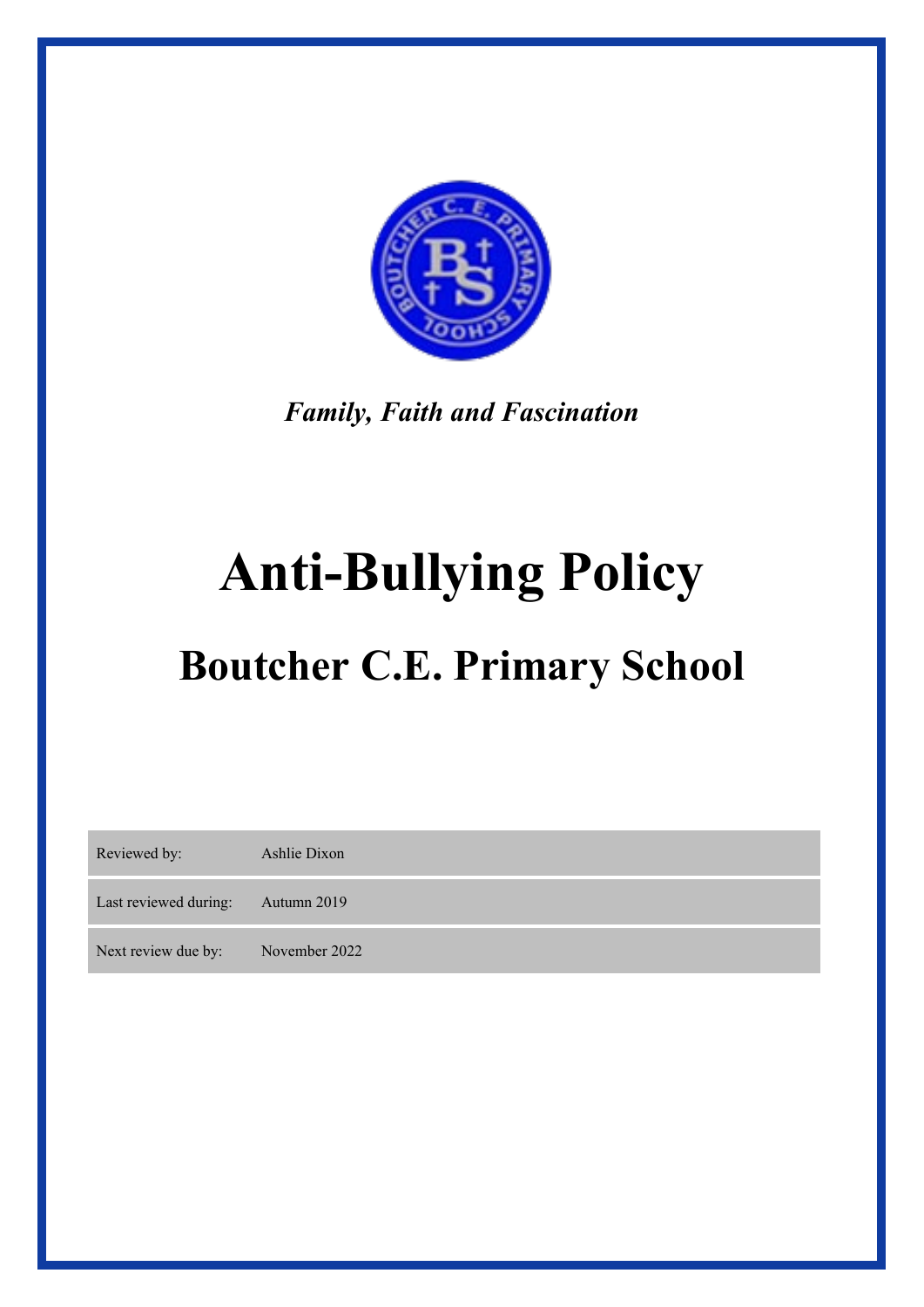#### **Rationale:**

All Southwark Schools believe that everyone has the right to be respected and the responsibility to respect others.

As a Christian school we have a particular duty to nurture all individuals as children of God and to ensure they feel safe in our care.

#### **Boutcher's Beliefs:**

- Bullying of any kind is unacceptable
- All children have the right to feel safe, be respected and learn
- All children have the right to work and play without fear, harassment or intimidation
- Children who believe they are the victims of bullying will be supported
- The school will work to reduce the negative effects of bullying on work and behaviour

#### **Aims:**

The aim of this policy is to try and prevent and deal with any behaviour deemed as bullying. All members of the school have a responsibility to recognise bullying when it occurs and take appropriate action in accordance with the school policy.

At Boutcher, we aim to:

• create a positive, encouraging atmosphere throughout the school which embraces our Christian values and helps us to work together in co-operation, courtesy, care and consideration

• build trust and understanding

• make all pupils and staff feel valued and respected, recognising that each person is individual, unique and special to God

- create an awareness of how our actions and behavior have an impact on those around us
- help children develop their understanding and ownership of their behaviour and accept their behaviour as a choice
- Use appropriate rewards and sanctions fairly and without prejudice.
- have positive relationships with parents and a supportive, welcoming attitude to all visitors
- have consistent and fair relationships between staff and pupils

• Staff to lead by example - to praise good behaviour and deal with the inappropriate behaviour (in line with the Behaviour Policy)

- All Governors, teaching and non-teaching staff, pupils, and parents/guardians will have an understanding of what the School's Behaviour Policy is and how inappropriate behaviour is dealt with.
- All staff and pupils will report any concerns of bullying
- Pupils, parents/guardians will be assured that they will be supported when bullying is reported.
- Whole school initiatives (staff training, assemblies, and Anti-bullying week) and proactive teaching strategies suc as PSHE and RSE lessons that will explore positive behaviour, feelings,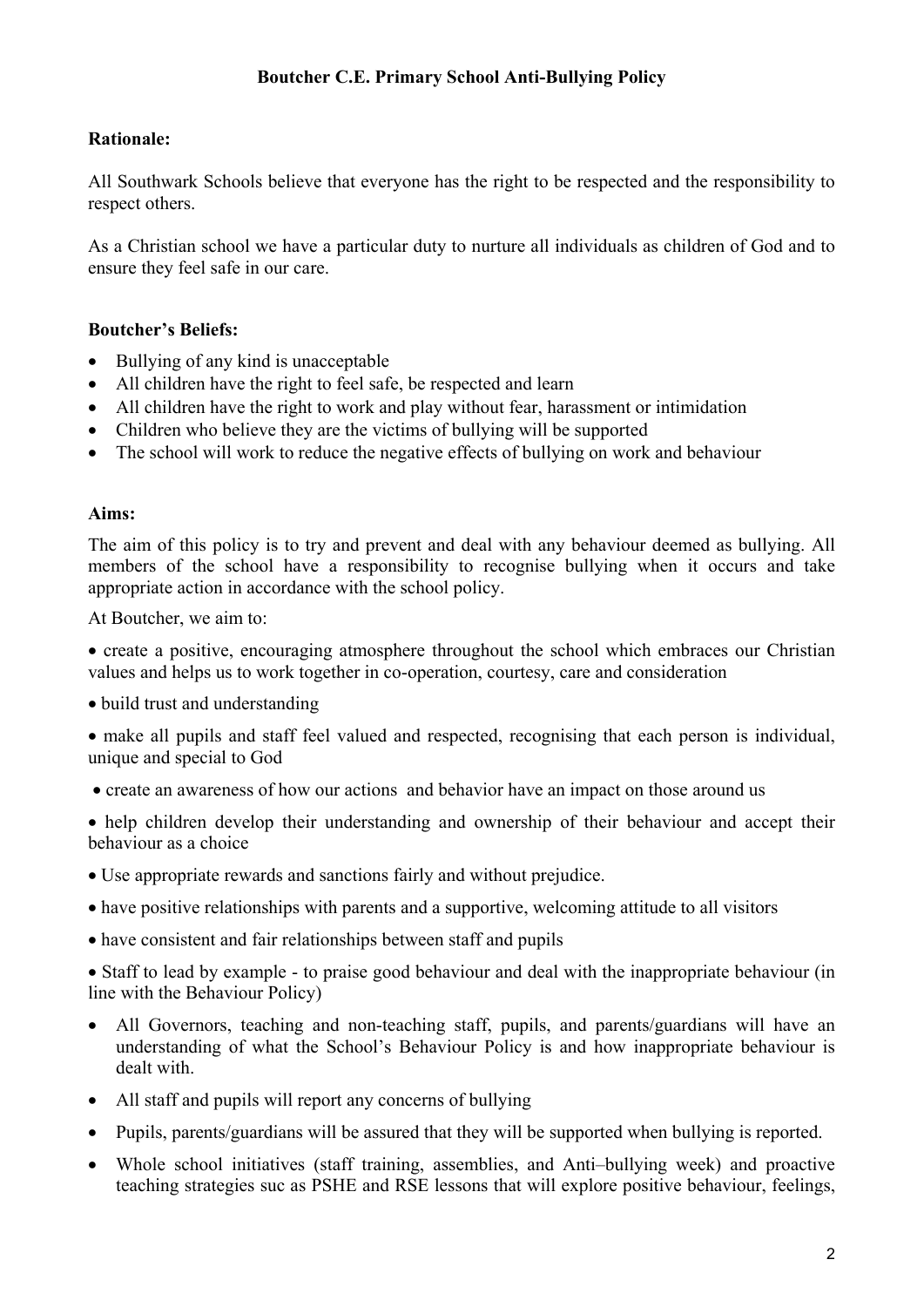managing our actions etc. will be used throughout the school to reduce the opportunities for bullying to occur.

# **Equal Opportunities Statement**

At Boutcher School we are committed to ensuring all children feel safe, having regard to ability, social and cultural background, physical and emotional needs.

# **What is bullying?**

There is no legal definition of bullying.

Bullying is usually defined as behaviour that is:

- repeated
- intended to hurt someone either physically or emotionally
- often aimed at certain groups, for example because of race, religion, gender or sexual orientation

It takes many forms and can include:

- *physical assault*
- teasing
- making threats
- name calling
- cyberbullying bullying via mobile phone or online (for example email, social networks and instant messenger)

(Taken from DfE)

#### **Bullying can be:**

- **Emotional** being unfriendly, excluding, tormenting ( e.g. taking or hiding someone's things, threatening gestures) ridicule, humiliation
- **Verbal** name calling, sarcasm, spreading rumours, threats, teasing, making rude remarks, making fun of someone
- **Physical** pushing, kicking, hitting, pinching or any other forms of violence
- **Racist** racial taunts, graffiti, gestures, making fun of culture or religion
- **Sexual** unwanted physical contact or sexually abusive or sexist comments
- **Homophobic** because of/or focussing on the issue of sexuality
- **Online/Cyber** setting up 'hate websites,' sending offensive text messages, e-mails and abusing the victim via their mobile phones
- Any other unfavourable or negative comments, gestures or actions made to someone relating to their disability, special educational needs, culture, religion, gender or perceived area of weakness.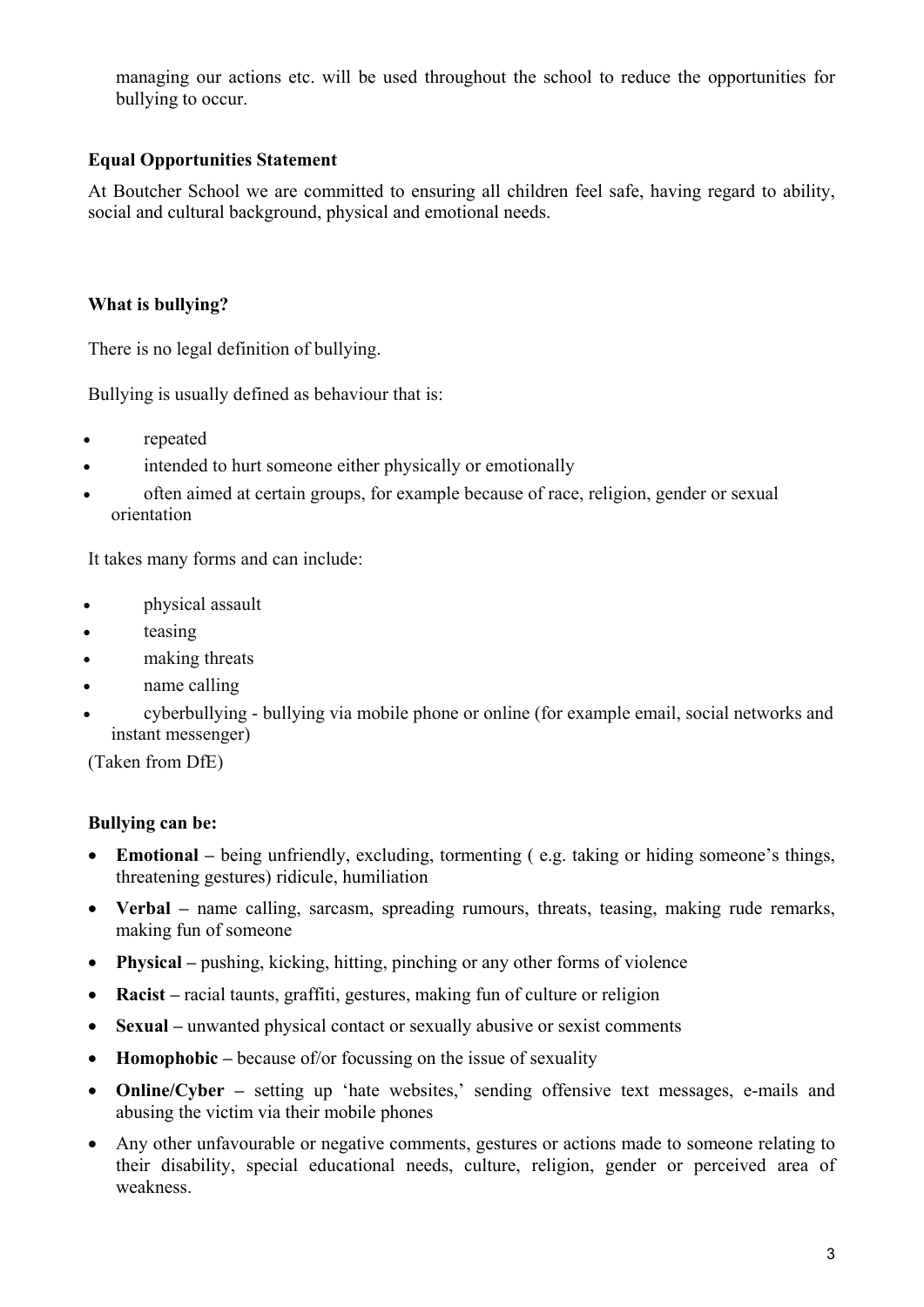#### **Where does bullying happen?**

• It can happen anywhere – in the classroom, in the corridor, in the toilets, in the dining hall, in the playground and on the way to and from school. In such cases the Head teacher is empowered by law to deal with such incidents but must do so in accordance with the school's policy.

### **Role of Parents:**

Parents have an important part to play in our anti-bullying policy. We ask parents to:

- Always take an active role in your child's education. Enquire how their day has gone, communicate on a regular basis with the class teacher etc.
- Look out for unusual behaviour in your child for example they may suddenly not wish to attend school, feel ill regularly in the morning, stops eating, begins to underperform at school or not complete work to their usual standard.
- If you feel your child may be a victim of bullying behaviour, inform the school immediately. Your concerns will be taken seriously and appropriate action will follow.
- If a child has bullied your child, please do not take matters into your own hands by approaching that child on the playground. Please inform the school immediately.
- Tell your child that it is not their fault they are being bullied
- It is important that you advise your child not to fight back. It can make matters worse!
- Reinforce the school's policy concerning bullying and make sure your child is not afraid to ask for help.
- If you know your child is involved in bullying, please discuss the issues with them and inform the school. We can work together to solve the problem.

#### **Procedures for Reporting and Responding to Bullying Incidents:**

All staff will respond consistently to all allegations and incidents of bullying. These will be reported verbally to the head teacher and a written statement given.

All those involved will have the opportunity to be heard, notes will be made which the Head teacher may decide need to remain in the child / children's file until such time that all parties are satisfied the issues have been resolved. Staff will protect and support all children involved whilst allegations and incidents are investigated and resolved.

#### **The following step by step procedure will be used for reporting and responding to bullying allegations or incidents:**

- 1. Report all bullying allegations immediately to class teacher or member of the Leadership team. Record incident in writing.
- 2. The victim will be reassured and made to feel safe
- 3. Staff will listen and speak to all children involved about the incident
- 4. The problem will be identified and possible solutions suggested
- 5. Staff will engage the victim/s and bully/bullies in making choices about how the matter is resolved.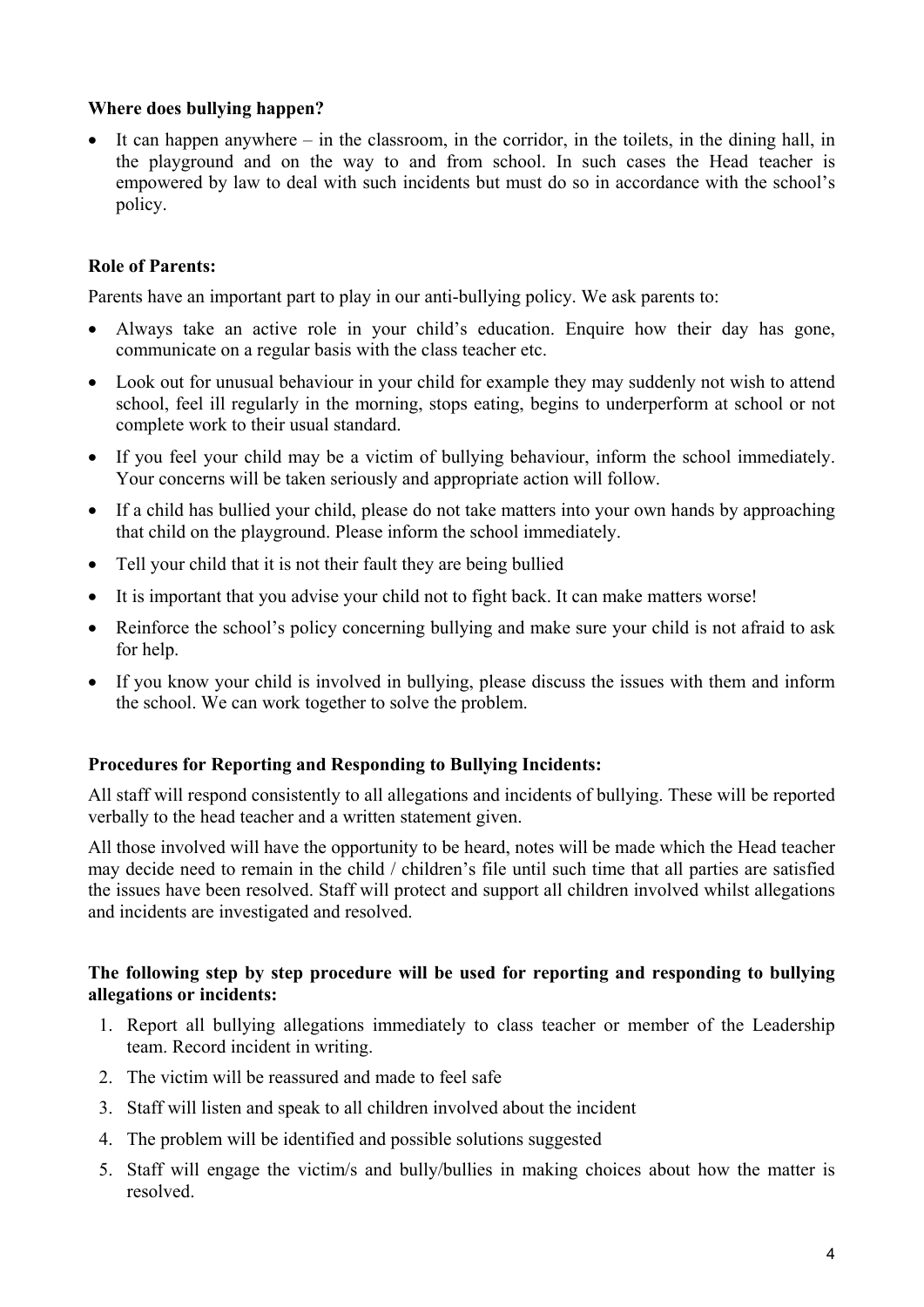- 6. Appropriate action will be taken quickly to end the bullying behaviour or threats of bullying
- 7. Staff will reinforce to the bully that their behaviour is unacceptable
- 8. The bully/bullies will be asked to genuinely apologise when appropriate. Other consequences or sanctions may be put in place if necessary.
- 9. Support will be given to help the bully/bullies understand and change his/her behaviour
- 10. Where deemed appropriate the Head teacher will invite the parents of the child who is bullying to come into school for a meeting to discuss the problem.
- 11. After the incident has been investigated and dealt with, each case will be monitored to ensure repeated bullying does not take place.
- 12. All incidents of bullying will be recorded on the school's file and kept confidentially.
- 13. In severe cases, bullying may need to be reported to external agencies.

#### **The following sanctions may be used:**

- Verbal reprimand by the Head teacher
- Apologise to the victim/s verbally or in writing
- Loss of privileges e.g. playtimes, fun activities in school etc. not essential to the curriculum
- Involving parents where appropriate
- The use of a behaviour contract (to be checked regularly by senior staff)
- Be removed from class for a set period of time (internal exclusion)
- In more serious cases a fixed term inclusion may be necessary.
- Reports of incidents of bullying are reported to the Governors (termly) by the Head teacher.
- In extreme cases, a permanent exclusion may be necessary. The local authority Exclusions Policy will be used as guidance in such circumstances and this will be monitored by the Governors.

# **Creating an anti-bullying climate in school:**

We promote positive behaviour in school to create an environment where pupils behave well; where pupils take responsibility for each other's emotional and social wellbeing and include and support each other regardless of culture, gender, academic or physical ability. This will be achieved through our ethos, assemblies, the curriculum, PSHE and RSE, Anti-Bullying week, the work of the Learning Mentors and the Pupil Development Centre.

# **Monitoring:**

We are happy to share our Anti-Bullying Policy with staff, parents and governors.

All staff are given the policy, its importance is explained and staff are given the opportunity to comment on the policy. All staff are made aware of the characteristics of bullying and know that they have duty to report any suspected cases of bullying to the Senior Leadership Team.

This policy can be found on the School website and a hard copy can be requested from the School Office.